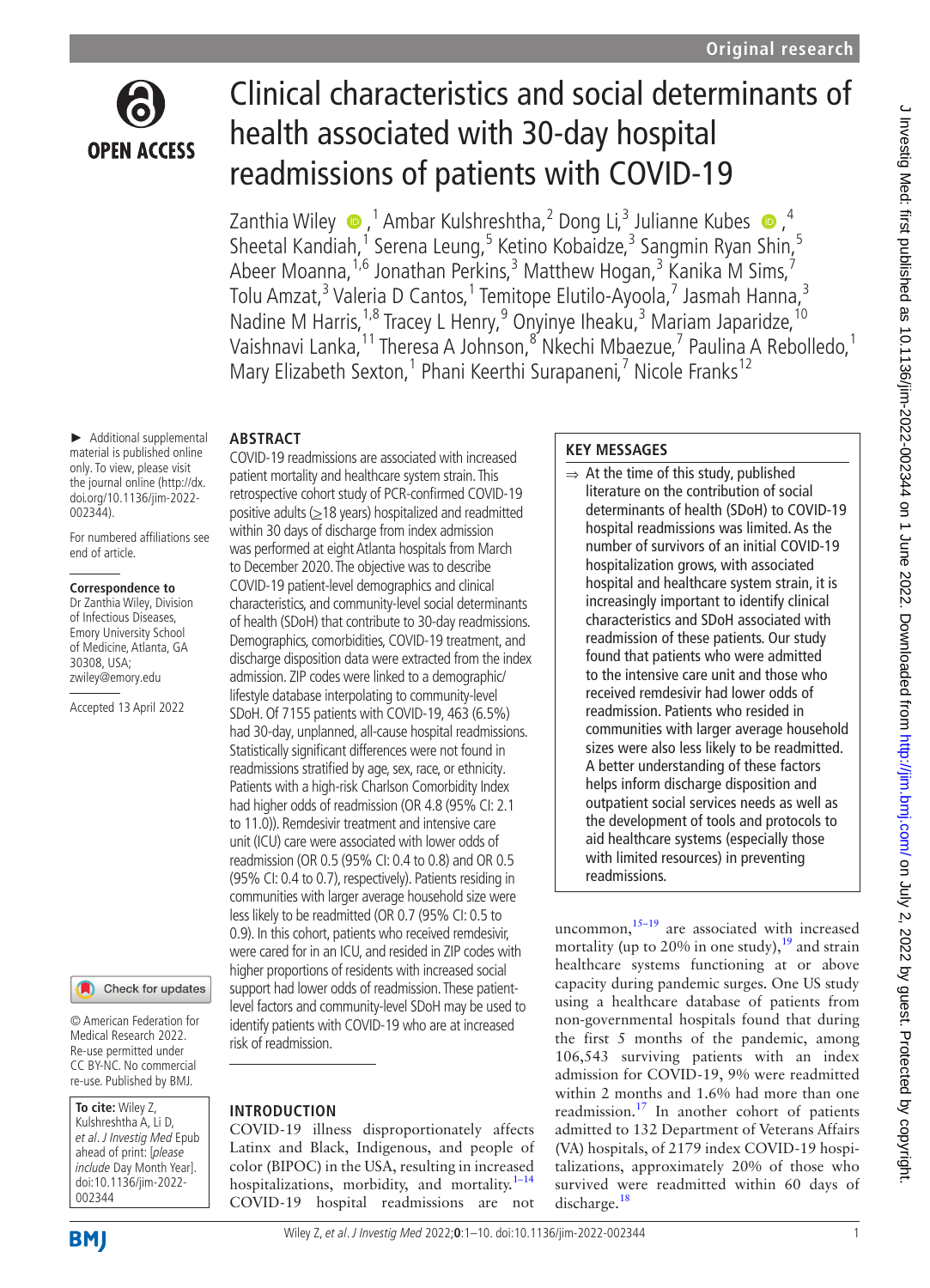Social determinants of health (SDoH) are the conditions in which people are born, live, grow, work, and age; SDoH include, but are not limited to, socioeconomic status, education, and healthcare access.<sup>[20–22](#page-8-5)</sup> SDoH contribute to increased risk of hospital readmissions[.23–28](#page-8-6) Access to transportation, social fragility, and housing instability are also common causes of challenges following hospital discharge.<sup>[29](#page-8-7)</sup> Researchers suggest that SDoH should be included in analyses of factors contributing to hospital readmission, in addition to inpatient quality of care and patient health status. $30$ The connection between COVID-19 outcomes and associated patient and population-level SDoH is well-described; however, descriptions of SDoH associated with COVID-19 hospital readmissions are not well-defined.<sup>3132</sup>

As the number of survivors of an initial COVID-19 hospitalization grows, with associated hospital and healthcare system strain, it is increasingly important to identify clinical characteristics and SDoH associated with readmission of these patients. This study was designed to describe patient-level demographic and clinical characteristics and community-level SDoH that contribute to 30-day hospital readmissions of patients with COVID-19. A better understanding of these factors could help inform discharge disposition and outpatient social service needs as well as the development of tools and protocols to aid healthcare systems (especially those with limited resources) in preventing readmissions. To our knowledge, this is the first study that combines patient-level demographic and clinical characteristics data, including COVID-19 targeted therapeutic use, with community-level SDoH to predict 30-day COVID-19 hospital readmissions.

#### **MATERIALS AND METHODS**

This retrospective cohort study included patients with PCR-confirmed COVID-19 who were hospitalized and then readmitted within 30 days (of their index hospitalization discharge day) between March 1, 2020 and December 31, 2020, to one of eight metropolitan (metro) Atlanta area hospitals (six hospitals within an academic healthcare system, one safety-net academic hospital, and a VA hospital). Clinical data for PCR-confirmed COVID-19 positive adult patients ( $\geq$ 18 years old) with non-scheduled hospital readmissions within 30 days of their index admission discharge day were extracted from electronic medical records (via clinical data warehouses and manual chart reviews). Patient demographics (including age, self-reported sex, self-reported race, self-reported ethnicity), healthcare insurance status (Medicare, Medicaid, private, VA, uninsured), and comorbidities (using International Classification of Diseases-10 billing codes) were extracted. Data on receipt of COVID-19-targeted treatment (at least one dose of either dexamethasone or remdesivir), index admission length of stay (LOS)  $\left($  < 7 days, 8–14 days, or >14 days), necessity for intensive care unit (ICU) care, and necessity for mechanical ventilation were also extracted. Index admission discharge disposition (home (self-care), home (with home health services), long-term acute care hospital, skilled nursing facility, hospice (home or inpatient), transfer to another hospital, or other) was also described. Charlson Comorbidity Index (CCI) scores were extracted from each patient's index admission.<sup>33</sup> Incarcerated and pregnant

patients were excluded. The main outcome measure was unplanned, all-cause 30-day hospital readmission following an index admission.

#### **Statistical analysis**

We performed descriptive analysis of the index admission of the readmitted cohort including demographics, insurance status, comorbidities, COVID-19 treatment (remdesivir, dexamethasone, dexamethasone+remdesivir), necessity for ICU care, necessity for mechanical ventilation, index admission LOS, and discharge disposition. The results were stratified by race and ethnicity. Age matching was performed with age group categories (<45, 45–64, 65–79, and  $\geq 80$ years). We used univariate analysis,  $\chi^2$  tests, and t-tests to compare race/ethnicity differences in the above sociodemographic characteristics, clinical characteristics (including comorbidities and COVID-19 targeted treatment), LOS, and discharge disposition.

For multivariable analysis we derived a logistic regression model to estimate the adjusted odds ratio (OR) of all-cause 30-day readmission and various patient demographic and clinical characteristics. We used fixed effects to control for confounding variables known to influence the OR of readmission including comorbidities, sex, and CCI. In addition, variables with a p value of less than 0.05 in the logistic regression were selected for model building. All data analysis was conducted using SAS 9.4 software (SAS Institute, Cary, North Carolina, USA).

#### **Social determinants of health analyses**

SDoH were evaluated via ESRI Business Analyst Data, a comprehensive demographic and lifestyle database that provides data to help interpolate patients' socioeconomic status.<sup>34</sup> Patient's ZIP code of residence was linked with the ESRI ZIP code–level classification. Analyzed indicators included median net worth, per cent below 100% federal poverty level, marital status, per cent married, per cent never married, highest level of education, average household size, housing affordability index, median home value, neighborhood deprivation index (NDI), wealth index, number of renter-occupied units, health insurance spending, unemployment rate, smoking products spending, food spending, having visited a doctor in last 12 months, childcare, and public/other transportation spending. The NDI included a mix of education, income and poverty, employment, housing, and occupation indicators. The following are general descriptions of each of the NDI indicators pulled from the U.S. Census Bureau's American Community Survey: percentage of adult population with less than a high school diploma, percentage of households earning less than \$30,000 per year, percentage of households with below-poverty level income, proportion of civilian non-institutionalized population between 18 and 64 who are unemployed, proportion of households receiving public assistance, percentage of crowded housing, proportion of households headed by women (no men present) with dependent children, and percentage of men in management or professional occupations.

Means for continuous SDoH variables were reported. Two-sample t-tests and analyses of variance were used to determine significant differences between groups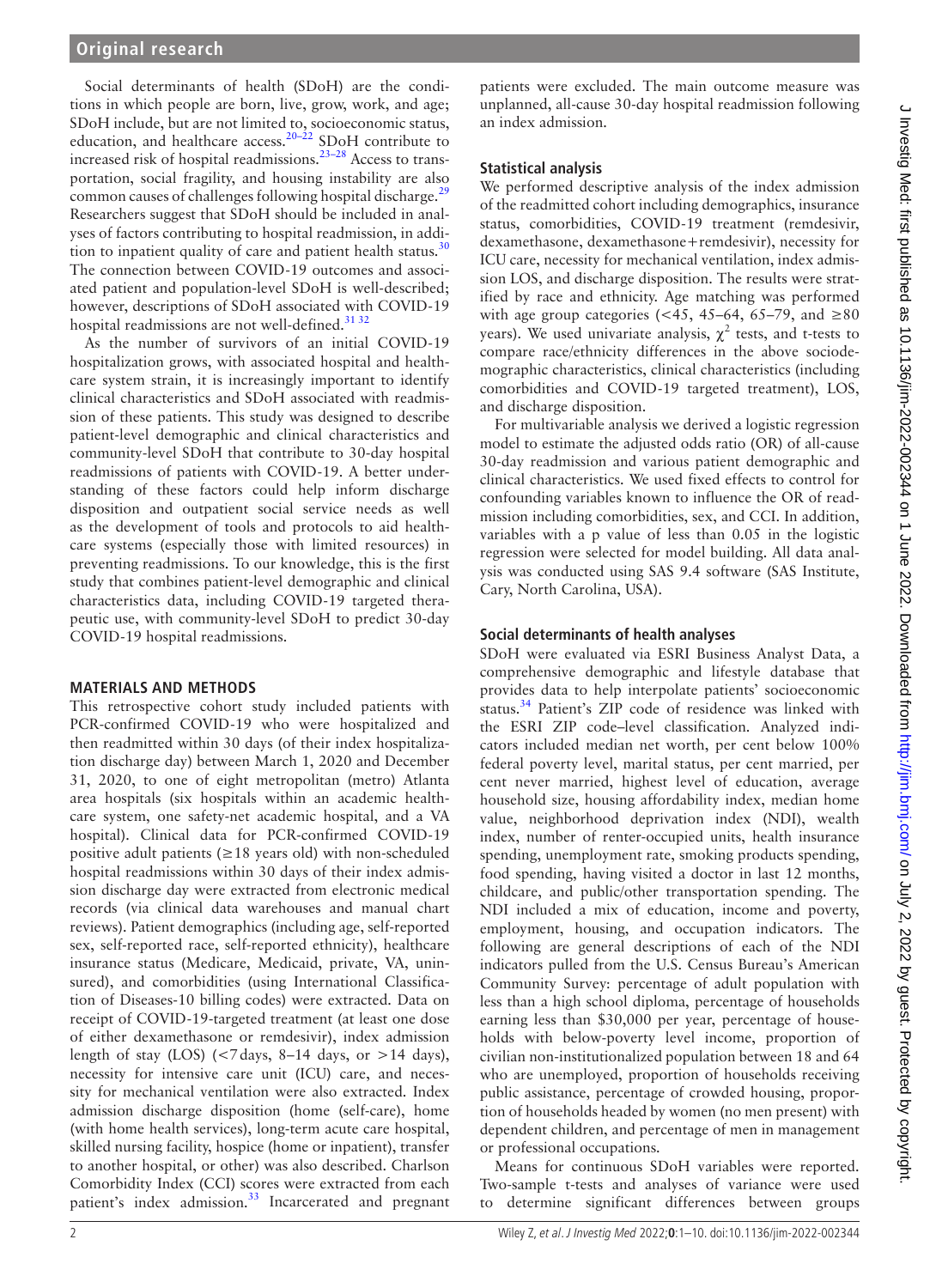(readmitted vs not readmitted). For two-sample t-tests with statistically unequal variances, the Satterthwaite method was applied and reported. All data analyses were conducted using SAS 9.4 software.

#### **RESULTS**

Of 7155 patients with PCR-positive COVID-19 hospitalized from March 1 to December 31, 2020, 463 (6.5%) were readmitted within 30 days [\(table](#page-3-0) 1). The largest proportion of readmitted patients, 37.6%, were in the age group of 45–64 years. A majority (54.2%) of readmitted patients were men and most were under-represented minorities (68.7%) non-Hispanic Black (Black) or Hispanic. A predominance of the non-readmitted patients were also Black or Hispanic (67.7%) ([online supplemental table 1](https://dx.doi.org/10.1136/jim-2022-002344)). Patients who were uninsured comprised 3.2% of the readmitted cohort and those insured via Medicaid comprised 12.3%. Compared with other known race and ethnicities, non-Hispanic white (white) readmitted patients with COVID-19 comprised the lowest proportion of those insured via Medicaid.

Among the readmitted patients with COVID-19, the most common comorbidities were hypertension (74.3%), diabetes (44.3%), and obesity (42.8%). Of the readmitted patients with an available CCI, 82.5% (n=306) had a medium-risk or high-risk score. The readmitted cohort of black patients had the highest proportions of obesity, hypertension, chronic kidney disease (CKD), congestive heart failure, or other cardiovascular disease, compared with others with known race and ethnicity.

Of those readmitted, 22.2% received treatment with remdesivir and 50.3% were treated with dexamethasone during their index hospitalization. Readmitted patients who required ICU care during their index admission comprised 19.7% of the readmitted patients; 7.6% required mechanical ventilation during their index hospitalization. Most (78.7%) readmitted patients were discharged home (with self-care or with home health services) from their index admission.

In the multivariable, age-matched model, there was no statistically significant difference found between readmissions by age groups, sex, race, or ethnicity ([table](#page-5-0) 2). Compared with those with private insurance, patients insured via Medicaid had higher odds of readmission (OR 1.6 (95% CI: 1.0 to 2.6); p=0.07). The comorbidities with higher odds of readmission included hypertension (OR 1.4 (95% CI: 1.1 to 2.0; p=0.04), stages 3 and 4 CKD (OR 2.1 (95% CI: 1.4 to 3.2; p<0.001)), and cancer (OR 4.9 (95% CI: 2.5 to 9.7;  $p < 0.001$ )). Patients with a high-risk CCI also had higher odds of readmission (OR 4.8 (95% CI: 2.1 to 11.0);  $p<0.001$ )). Increased odds of readmission were also noted with each of these comorbidities (and those with high-risk CCI) both in adjusted and non-adjusted modeling ([online supplemental table 2](https://dx.doi.org/10.1136/jim-2022-002344)).

Patients who received targeted COVID-19 treatment with remdesivir had lower odds of readmission (OR 0.5 (95% CI: 0.4 to 0.8;  $p < 0.001$ ) as did those who received both remdesivir and dexamethasone during index hospitalization (OR 0.6 (95% CI: 0.4 to 0.7;  $p=0.002$ )), compared with those who received dexamethasone alone. There was no decrease in odds of readmission in patients who received dexamethasone alone during their index hospitalization

((OR 0.8 (95% CI: 0.6 to 1.1; p=0.21). Patients who required ICU care or mechanical ventilation during their index hospitalization had lower odds of readmission (OR 0.5 (95% CI: 0.4 to 0.7; p<0.001) and OR 0.3 (95% CI: 0.2 to 0.5; p<0.001)), respectively).

## **Social determinants of health**

Of the total cohort of 7155 patients with COVID-19, ZIP code data were only available for 6782. Using patient-level ZIP codes linked to community-level SDoH, black patients resided in communities with the lowest median net worth, the lowest median home values, and the lowest amount of food spending when compared with white, Hispanic and Asian patients; they also resided in communities with higher percentage of residents living below the federal poverty level ([figure](#page-6-0) 1). The greatest differences between readmitted and non-readmitted patients were noted by Hispanic ethnicity and Asian race. Hispanic patients who were readmitted resided in ZIP codes where the median net worth of Hispanic persons was >US\$50000 higher than those who were not readmitted. Asian readmitted patients, on the other hand, resided in areas with median net worth of >US\$50000 less than non-readmitted Asian patients. Much less of a difference in median net worth was noted between readmitted and non-readmitted black and white patients. Patients residing in areas with higher proportions of residents with associates degrees and larger average household size were less likely to be readmitted (OR 0.004 (95% CI: 0.001 to 0.566) and OR 0.665 (95% CI: 0.481 to 0.92), respectively) [\(figure](#page-7-0) 2).

#### **DISCUSSION**

One major strength of this study is that this cohort is composed of patients from eight hospitals (including six healthcare-affiliated hospitals, a safety-net hospital, and a VA hospital) within diverse and socioeconomically different sections of the metro Atlanta, Georgia area. Similar to other studies, the disproportionate effect of COVID-19 on BIPOC populations was noted in this study, with black and Hispanic patients accounting for 68.7% of all readmissions and 67.8% of the full cohort. We also noted the significant burden of comorbidities in the readmitted cohort, supporting previous research noting the association between comorbidities and hospital readmissions.<sup>15-19</sup> In our cohort, although obesity was one of the most common comorbidities, regardless of race and ethnicity, it was not associated with higher odds of readmission (OR 0.7 (95% CI 0.5 to 0.9) compared with other comorbidities, including hypertension, stage 3 or 4 CKD, cancer, or those with mediumrisk or high-risk CCI. Another retrospective cohort study reported poor outcomes in obese patients, including ICU admissions and need for mechanical ventilation; however, those who survived, similarly, did not have increased risk for hospital admission.<sup>[35](#page-8-12)</sup> In our study, after adjustment, there was no statistically significant difference noted with respect to readmissions by age groups, sex, race, ethnicity, or insurance status.

One novel aspect of this study is the consideration of receipt of targeted inpatient COVID-19 therapeutics during the index hospitalization and their effect on readmissions. Remdesivir and dexamethasone are commonly used in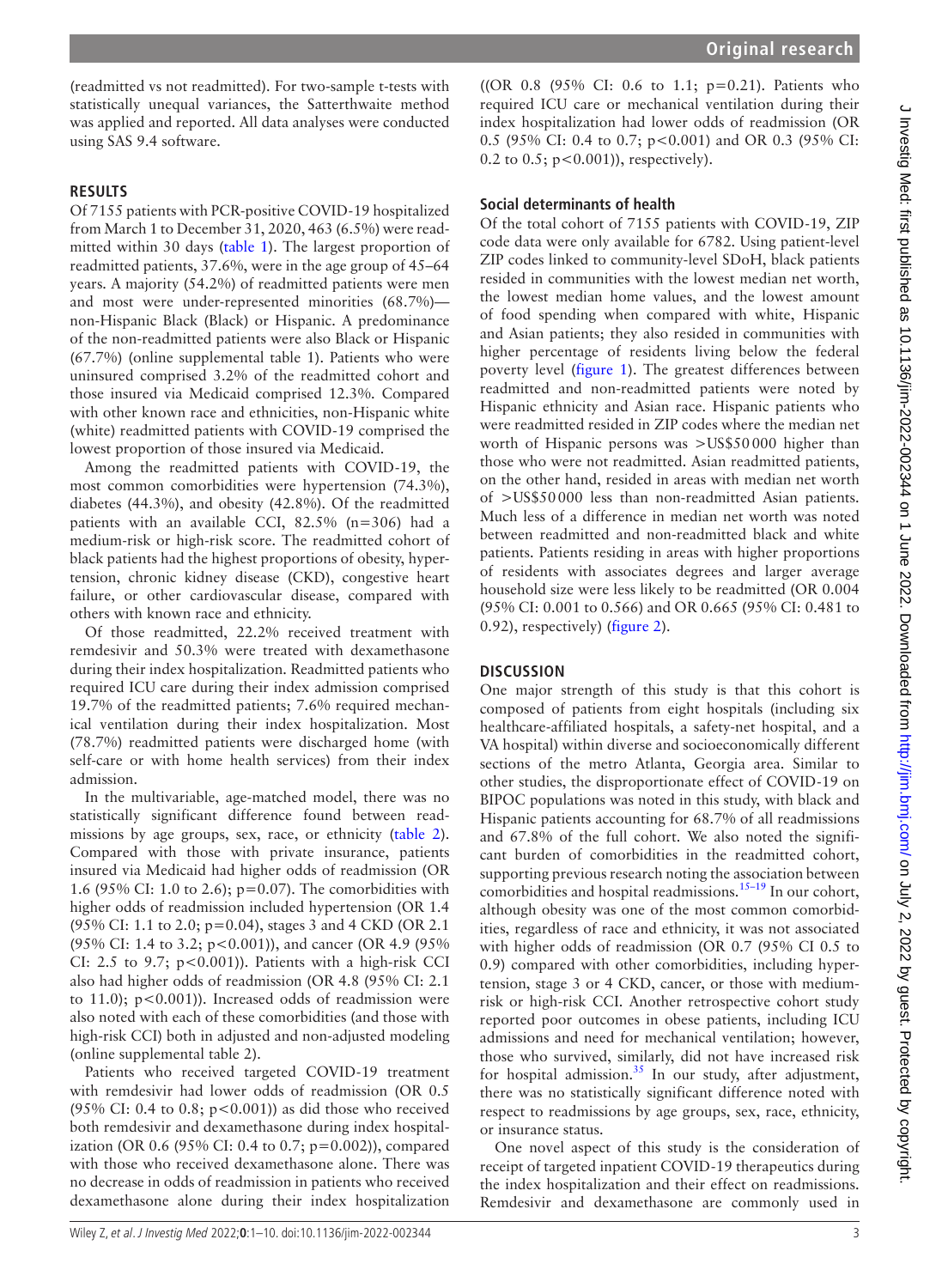<span id="page-3-0"></span>

| Characteristics of patients with COVID-19 readmitted to eight Metropolitan Atlanta Hospitals (March 2020—December 2020)*<br>Table 1 |                                    |                                                              |                             |                                         |                                                 |                          |                          |                               |                |
|-------------------------------------------------------------------------------------------------------------------------------------|------------------------------------|--------------------------------------------------------------|-----------------------------|-----------------------------------------|-------------------------------------------------|--------------------------|--------------------------|-------------------------------|----------------|
|                                                                                                                                     |                                    |                                                              |                             | Readmitted                              |                                                 |                          |                          |                               |                |
|                                                                                                                                     | Total population,<br>N=7155, n (%) | Non-readmitted,<br>$\mathcal{O}(\mathcal{O})$<br>N=6692, n ( | N=463, n (%)<br>Readmitted, | (non-Hispanic),<br>N=96, n (%)<br>White | (non-Hispanic),<br>N=289, n (%)<br><b>Black</b> | N=29, n (%)<br>Hispanic, | $N=13, n (96)$<br>Asian, | Unknown/other,<br>N=36, n (%) | <b>P</b> value |
| Age group, years                                                                                                                    |                                    |                                                              |                             |                                         |                                                 |                          |                          |                               |                |
| 58                                                                                                                                  | 1476 (20.6)                        | 1390 (20.8)                                                  | 86 (18.6)                   | 12(12.5)                                | 60 (20.8)                                       | 5(17.2)                  | 2(15.4)                  | 7(19.4)                       | 0.35           |
| 45-64                                                                                                                               | 2834 (39.6)                        | 2660 (39.7)                                                  | 174 (37.6)                  | 28 (29.2)                               | 110(38.1)                                       | 14(48.3)                 | 4 (30.8)                 | 18 (50.0)                     | 0.19           |
| $65 - 79$                                                                                                                           | 2000 (28.0)                        | 1865 (27.9)                                                  | 135 (29.2)                  | 32 (33.3)                               | 81 (28.0)                                       | 8 (27.6)                 | 6(46.2)                  | 8(22.2)                       | 0.26           |
| $\geq 80$                                                                                                                           | 845 (11.8)                         | 777 (11.6)                                                   | 68 (14.7)                   | 24 (25.0)                               | 38(13.1)                                        | 2(6.9)                   | 1(7.7)                   | 3(8.3)                        | 0.04           |
| Sex                                                                                                                                 |                                    |                                                              |                             |                                         |                                                 |                          |                          |                               |                |
| Women                                                                                                                               | 3382 (47.3)                        | 3170 (47.4)                                                  | 212 (45.8)                  | 42 (43.8)                               | 141 (48.8)                                      | 13 (44.8)                | 7(53.8)                  | 9(25.0)                       | 0.06           |
| Men                                                                                                                                 | 3772 (52.7)                        | 3521 (52.6)                                                  | 251 (54.2)                  | 54 (56.3)                               | 148 (51.2)                                      | 16 (55.2)                | 6(46.2)                  | 27 (75.0)                     | 0.07           |
| Insurance status                                                                                                                    |                                    |                                                              |                             |                                         |                                                 |                          |                          |                               |                |
| Private insurance (including Kaiser<br>Permanente)                                                                                  | 3554 (49.7)                        | 3367 (50.3)                                                  | 187 (40.4)                  | 55 (57.3)                               | 111(38.4)                                       | 15(51.7)                 | (7.7)                    | 5(13.9)                       | 0.001          |
| Medicare                                                                                                                            | 2280 (31.9)                        | 2103 (31.4)                                                  | 177 (38.2)                  | 37 (38.5)                               | 126(43.6)                                       | 4(13.8)                  | 7(53.8)                  | 3(8.3)                        | 0.001          |
| Medicaid                                                                                                                            | 684 (9.6)                          | 627(9.4)                                                     | 57 (12.3)                   | 3(3.1)                                  | 43 (14.9)                                       | 7(24.1)                  | 4(30.8)                  | 0(0.0)                        | 0.001          |
| $\lessgtr$                                                                                                                          | 403 (5.6)                          | 376 (5.6)                                                    | 27(5.8)                     | 0(0.0)                                  | (0.0)                                           | (0.0)0                   | (0.0)0                   | 27 (75.0)                     | 0.001          |
| Uninsured                                                                                                                           | 234 (3.3)                          | 219 (3.3)                                                    | 15(3.2)                     | 1(1.0)                                  | 9(3.1)                                          | 3(10.3)                  | 1(7.7)                   | 1(2.8)                        | 0.001          |
| Comorbidities                                                                                                                       |                                    |                                                              |                             |                                         |                                                 |                          |                          |                               |                |
| Obesity                                                                                                                             | 3445 (49.3)                        | 3253 (49.7)                                                  | 92(42.8)                    | 38 (40.9)                               | 135 (48.2)                                      | (25.0)<br>$\overline{ }$ | 6(46.2)                  | 6(17.1)                       | 0.002          |
| Hypertension                                                                                                                        | 4588 (64.1)                        | 4244 (63.4)                                                  | 344 (74.3)                  | 65 (67.7)                               | 226 (78.2)                                      | 18(62.1)                 | 9(69.2)                  | 26 (72.2)                     | 0.13           |
| <b>Diabetes</b>                                                                                                                     | 2738 (38.3)                        | 2533 (37.9)                                                  | 205 (44.3)                  | 27(28.1)                                | 142(49.1)                                       | 12(41.4)                 | 8(61.5)                  | 16 (44.4)                     | 0.006          |
| Hyperlipidemia                                                                                                                      | 2461 (34.4)                        | 2276 (34.0)                                                  | 185 (40.0)                  | 35 (36.5)                               | 105(36.3)                                       | 13 (44.8)                | 5(38.5)                  | 27 (75.0)                     | 0.001          |
| Chronic lung disease                                                                                                                | 861 (12.0)                         | 793 (11.8)                                                   | 68 (14.7)                   | 13(13.5)                                | 39 (13.5)                                       | 0(0.0)                   | 5(38.5)                  | 11 (30.6)                     | 0.001          |
| Chronic kidney disease                                                                                                              |                                    |                                                              |                             |                                         |                                                 |                          |                          |                               |                |
| Stages 3 and 4                                                                                                                      | 992 (13.9)                         | 884 (13.2)                                                   | 108(23.3)                   | 19 (19.8)                               | 74 (25.6)                                       | (10.3)<br>3              | 3(23.1)                  | 9(25.0)                       | 0.37           |
| Stage 5 and ESRD                                                                                                                    | 450 (6.7)                          | 385 (6.1)                                                    | 65 (14.9)                   | 4(4.2)                                  | 56 (19.4)                                       | 4(13.8)                  | 0(0.0)                   | 1(11.1)                       | 0.003          |
| Chronic congestive heart failure                                                                                                    | 1364 (19.1)                        | 1220 (18.2)                                                  | 144(31.1)                   | 21 (21.9)                               | 00(34.6)                                        | (3.4)                    | 3(23.1)                  | 19 (52.8)                     | 0.001          |
| Other cardiovascular disease                                                                                                        | 2096 (31.0)                        | 1910 (30.2)                                                  | 186(42.7)                   | 33 (34.4)                               | 137 (47.4)                                      | 9(31.0)                  | 5(38.5)                  | 2(22.2)                       | 0.07           |
| Mental health condition*                                                                                                            | 1362 (19.0)                        | 1258(18.8)                                                   | 104(22.5)                   | 27(28.1)                                | 52 (18.0)                                       | 5(17.2)                  | 3(23.1)                  | 17(47.2)                      | 0.001          |
| Cancer                                                                                                                              | 509 (7.1)                          | 458 (6.8)                                                    | 51 (11.0)                   | 17(17.7)                                | 24(8.3)                                         | 5(17.2)                  | 1(7.7)                   | 4(11.1)                       | 0.09           |
| $\geq$                                                                                                                              | 141 (2.0)                          | 133(2.0)                                                     | 8(1.7)                      | (1.0)                                   | 7(2.4)                                          | 0(0.0)                   | 0(0.0)                   | 0(0.0)                        | 0.65           |
| Charlson Comorbidity Indext                                                                                                         |                                    |                                                              |                             |                                         |                                                 |                          |                          |                               |                |
| 0 (low risk)                                                                                                                        | 1803 (31.4)                        | 1738 (32.4)                                                  | 65 (17.5)                   | 16 (17.8)                               | 34 (15.7)                                       | 4 (20.0)                 | 2(18.2)                  | 9(26.5)                       | < 0.01         |
| 1-3 (medium risk)                                                                                                                   | 3343 (58.2)                        | 3104 (57.8)                                                  | 239 (64.4)                  | 65 (72.2)                               | 136(63.0)                                       | 15 (75.0)                | 6(54.5)                  | 17(50.0)                      | 0.01           |
| ≥4 (high risk)                                                                                                                      | 597 (10.4)                         | 530 (9.9)                                                    | 67(18.1)                    | 9(10.0)                                 | 46 (21.3)                                       | 1(5.0)                   | 3(27.3)                  | 8(23.5)                       | $<0.01$        |
| Index admission treatment                                                                                                           |                                    |                                                              |                             |                                         |                                                 |                          |                          |                               |                |
|                                                                                                                                     |                                    |                                                              |                             |                                         |                                                 |                          |                          |                               | Continued      |

J Investig Med: first published as 10.1136/jim-2022-002344 on 1 June 2022. Downloaded from http://jim.bmj.com/ on July 2, 2022 by guest. Protected by copyright. J Investig Med: first published as 10.1136/jim-2022-00234 on 1 June 2022. Downloaded from <http://jim.bmj.com/> on July 2, 2022 by guest. Protected by copyright.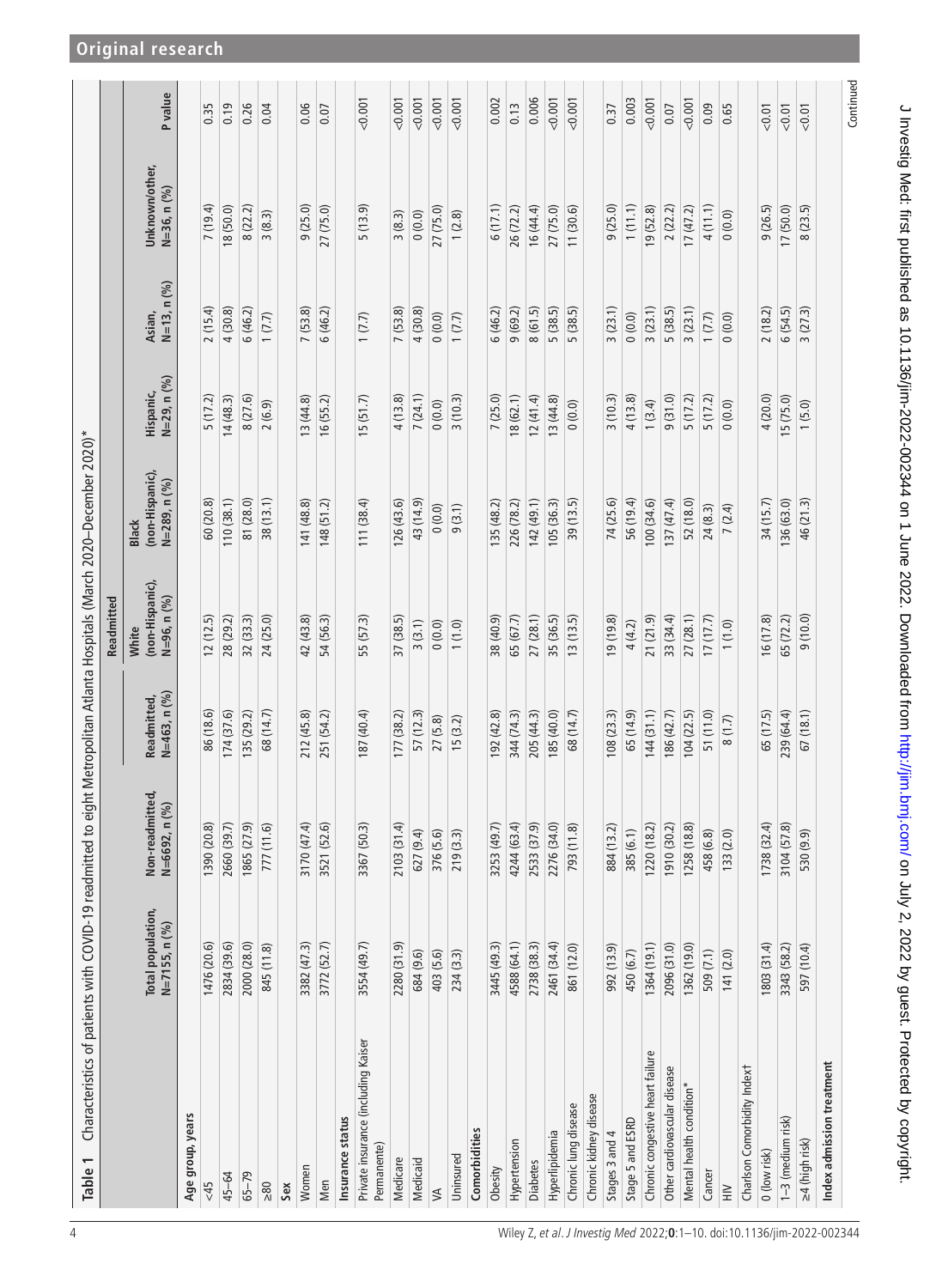| Continued<br>Table 1                                                                                                                                                                                                                                                                                                                                                                                                                                                                                                                                                                                       |                                        |                                  |                               |                                         |                                                       |                          |                         |                               |                          |
|------------------------------------------------------------------------------------------------------------------------------------------------------------------------------------------------------------------------------------------------------------------------------------------------------------------------------------------------------------------------------------------------------------------------------------------------------------------------------------------------------------------------------------------------------------------------------------------------------------|----------------------------------------|----------------------------------|-------------------------------|-----------------------------------------|-------------------------------------------------------|--------------------------|-------------------------|-------------------------------|--------------------------|
|                                                                                                                                                                                                                                                                                                                                                                                                                                                                                                                                                                                                            |                                        |                                  |                               | Readmitted                              |                                                       |                          |                         |                               |                          |
|                                                                                                                                                                                                                                                                                                                                                                                                                                                                                                                                                                                                            | Total population,<br>$N = 7155, n (%)$ | Non-readmitted,<br>N=6692, n (%) | $N=463, n (%)$<br>Readmitted, | (non-Hispanic),<br>N=96, n (%)<br>White | (non-Hispanic),<br>$N=289$ , n $(%$ )<br><b>Black</b> | N=29, n (%)<br>Hispanic, | $N=13, n (%)$<br>Asian, | Unknown/other,<br>N=36, n (%) | <b>P</b> value           |
| Remdesivir                                                                                                                                                                                                                                                                                                                                                                                                                                                                                                                                                                                                 | 1832 (32.4)                            | 1729 (33.3)                      | 103(22.2)                     | 31 (32.3)                               | 50(17.3)                                              | 4(13.8)                  | 7(53.8)                 | 11(30.6)                      | < 0.001                  |
| Dexamethasone                                                                                                                                                                                                                                                                                                                                                                                                                                                                                                                                                                                              | 2943 (52.1)                            | 2710 (52.2)                      | 233 (50.3)                    | 61 (63.5)                               | 133 (46.0)                                            | 14(48.3)                 | 8(61.5)                 | 17(47.2)                      | 0.04                     |
| Remdesivir and dexamethasone                                                                                                                                                                                                                                                                                                                                                                                                                                                                                                                                                                               | 1559 (24.6)                            | 1485 (23.5)                      | 88 (20.2)                     | 29 (30.2)                               | 45 (15.6)                                             | 4(13.8)                  | 7(53.8)                 | 3(33.3)                       | 0.001                    |
| Required intensive care unit                                                                                                                                                                                                                                                                                                                                                                                                                                                                                                                                                                               | 1763 (24.6)                            | 1485 (23.5)                      | 91 (19.7)                     | 12(12.5)                                | 63 (21.8)                                             | 8 (27.6)                 | 3(23.1)                 | 5(13.9)                       | 0.20                     |
| Required mechanical ventilation                                                                                                                                                                                                                                                                                                                                                                                                                                                                                                                                                                            | 803 (14.2)                             | 768 (14.8)                       | 35 (7.6)                      | 5(5.2)                                  | 25 (8.7)                                              | 4(13.8)                  | 1(7.7)                  | 0(0.0)                        | 0.21                     |
| Index admission length of stay#                                                                                                                                                                                                                                                                                                                                                                                                                                                                                                                                                                            |                                        |                                  |                               |                                         |                                                       |                          |                         |                               |                          |
| $\leq$ 7 days                                                                                                                                                                                                                                                                                                                                                                                                                                                                                                                                                                                              | 4438 (65.7)                            | 4158 (65.8)                      | 280 (64.2)                    | 70 (72.9)                               | 172(59.5)                                             | 23 (79.3)                | 8(61.5)                 | 7(77.8)                       | 50.01                    |
| $8 - 14$ days                                                                                                                                                                                                                                                                                                                                                                                                                                                                                                                                                                                              | 1174(17.4)                             | 1089 (17.2)                      | 85 (19.5)                     | 14(14.6)                                | 63 (21.8)                                             | 3(10.3)                  | 3(23.1)                 | 2(22.2)                       | 0.038                    |
| $>14$ days                                                                                                                                                                                                                                                                                                                                                                                                                                                                                                                                                                                                 | 1140 (16.9)                            | 1069 (16.9)                      | 71 (16.3)                     | 12(12.5)                                | 54 (18.7)                                             | 3(10.3)                  | 2(15.4)                 | 0(0.0)                        |                          |
| Index admission disposition                                                                                                                                                                                                                                                                                                                                                                                                                                                                                                                                                                                |                                        |                                  |                               |                                         |                                                       |                          |                         |                               |                          |
| Home (self-care)                                                                                                                                                                                                                                                                                                                                                                                                                                                                                                                                                                                           | 4041 (59.8)                            | 3787 (60.0)                      | 254 (58.3)                    | 53 (55.2)                               | 167 (57.8)                                            | 24 (82.8)                | 5(38.5)                 | 5(55.6)                       | 0.001                    |
| Home (with home health services)                                                                                                                                                                                                                                                                                                                                                                                                                                                                                                                                                                           | 753 (11.2)                             | 664 (10.5)                       | 89 (20.4)                     | 27 (28.1)                               | 51 (17.6)                                             | 3(10.3)                  | 5(38.5)                 | 3(33.3)                       | 0.013                    |
| Long-term acute care hospital                                                                                                                                                                                                                                                                                                                                                                                                                                                                                                                                                                              | 94 (1.4)                               | (1.4)                            | 4(0.9)                        | 0(0.0)                                  | 4 (1.4)                                               | 0(0.0)                   | 0(0.0)                  | 0(0.0)                        | I                        |
| Skilled nursing facility                                                                                                                                                                                                                                                                                                                                                                                                                                                                                                                                                                                   | 639 (9.5)                              | 577 (9.1)                        | 62(14.2)                      | 13(13.5)                                | 47 (16.3)                                             | 1(3.4)                   | 1(7.7)                  | 0(0.0)                        | I                        |
| Hospice (home or inpatient)                                                                                                                                                                                                                                                                                                                                                                                                                                                                                                                                                                                | 205 (3.0)                              | 199(3.2)                         | 6(1.4)                        | (1.0)                                   | 4 (1.4)                                               | 0(0.0)                   | 1(7.7)                  | (0.0)0                        | $\overline{\phantom{a}}$ |
| Transferred to another hospital                                                                                                                                                                                                                                                                                                                                                                                                                                                                                                                                                                            | 286 (4.2)                              | 277 (4.4)                        | 9(2.1)                        | (1.0)                                   | 6(2.1)                                                | 1(3.4)                   | 1(7.7)                  | 0(0.0)                        | I                        |
| Other§                                                                                                                                                                                                                                                                                                                                                                                                                                                                                                                                                                                                     | 189(2.8)                               | 177(2.8)                         | 12(2.8)                       | 1(1.0)                                  | 10(3.5)                                               | 0(0.0)                   | 0(0.0)                  | 1(11.1)                       | $\overline{\phantom{a}}$ |
| SOther was the combination of other rehab, left against medical advice or discontinued care and other discharge dispositions not included above.<br>¶Data from all eight hospitals, including six academic health system hospitals, one academic safety-net hospital, and one VA Hospital<br>*Mental health conditions include depression, anxiety, bipolar disorder, and schizophrenia.<br>tCharlson Comorbidity Index was not available for the academic safety-net hospital.<br>#Length of stay (of index admission) was not available for VA Hospital data.<br>P value for readmitted population only. |                                        |                                  |                               |                                         |                                                       |                          |                         |                               |                          |
| ESRD, end-stage renal disease; VA, Veterans Administration.                                                                                                                                                                                                                                                                                                                                                                                                                                                                                                                                                |                                        |                                  |                               |                                         |                                                       |                          |                         |                               |                          |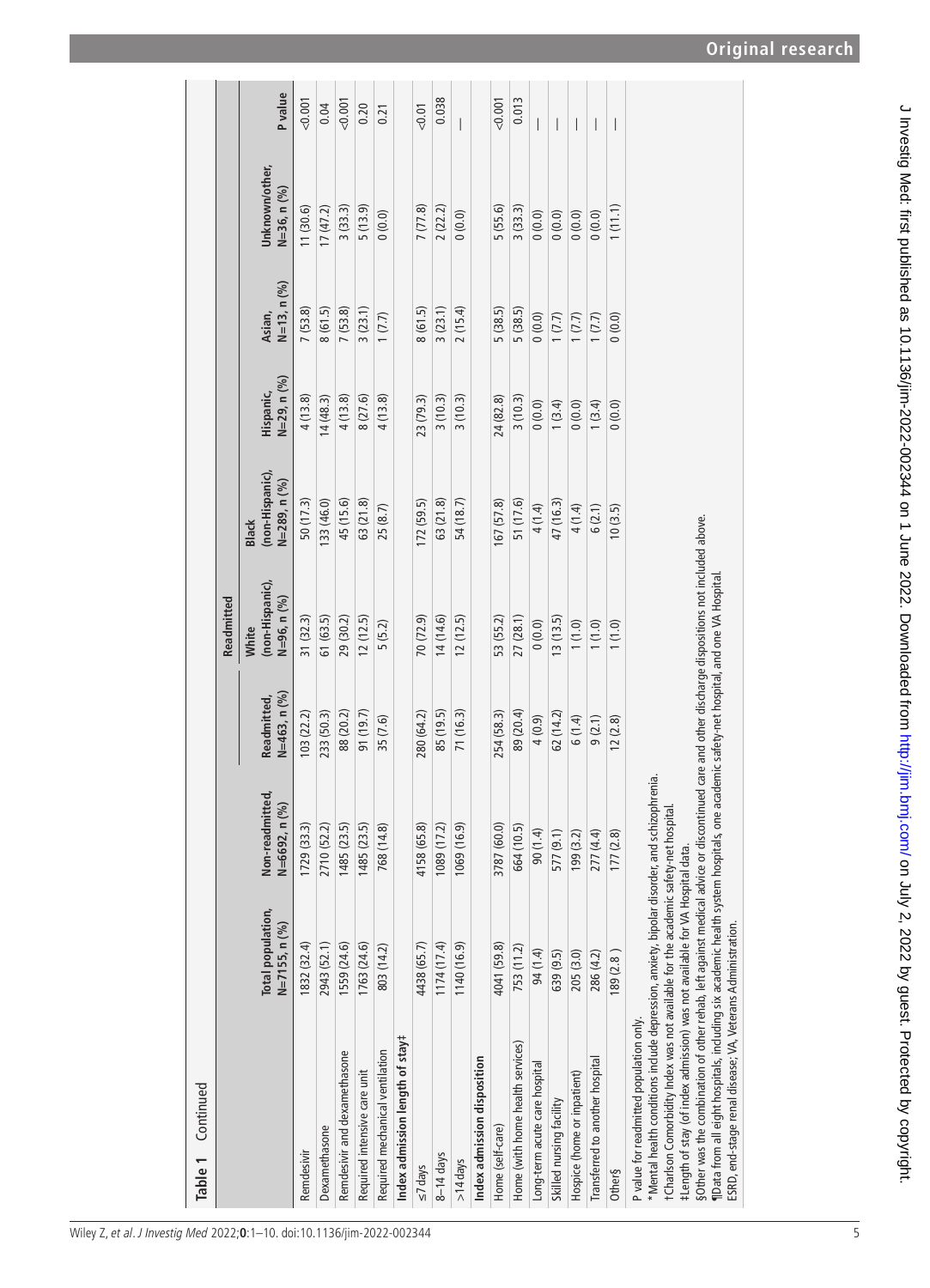<span id="page-5-0"></span>**Table 2** Factors associated with COVID-19 readmission to eight metropolitan Atlanta hospitals (March–December 2020)—multivariable regression; age 1:1 match

|                                                    | <b>Total population,</b> | Non-readmitted,     | Readmitted,         | Crude model                 |         | Adjusted model*             |           |
|----------------------------------------------------|--------------------------|---------------------|---------------------|-----------------------------|---------|-----------------------------|-----------|
|                                                    | $N=926$ , n $(\% )$      | $N=463$ , n $(\% )$ | $N=463$ , n $(\% )$ | OR (95% CI)                 | P value | OR (95% CI)                 | P value   |
| Age group, years                                   |                          |                     |                     |                             |         |                             |           |
| <45                                                | 172 (18.6)               | 86 (18.6)           | 86 (18.6)           | Ref (1.0)                   |         | Ref (1.0)                   |           |
| $45 - 64$                                          | 348 (37.6)               | 174 (37.6)          | 174 (37.6)          | 1.0 (0.7 to 1.4)            | 0.99    | 0.8 (0.5 to 1.2)            | 0.35      |
| $65 - 79$                                          | 270 (29.2)               | 135 (29.2)          | 135 (29.2)          | $1.0$ (0.7 to 1.5)          | 0.98    | $0.7$ (0.5 to 1.2)          | 0.31      |
| $\geq 80$                                          | 136 (14.7)               | 68 (14.7)           | 68 (14.7)           | $1.0$ (0.6 to 1.6)          | 0.99    | $0.7$ (0.4 to 1.1)          | 0.14      |
| Sex                                                |                          |                     |                     |                             |         |                             |           |
| Women                                              | 432 (46.7)               | 220 (47.5)          | 212 (45.8)          | Ref (1.0)                   |         | Ref (1.0)                   |           |
| Men                                                | 494 (53.3)               | 243 (52.5)          | 251 (54.2)          | $1.0$ (0.8 to 1.3)          | 0.94    | $1.0$ (0.8 to 1.3)          | 0.99      |
| Insurance status                                   |                          |                     |                     |                             |         |                             |           |
| Private Insurance (including Kaiser<br>Permanente) | 406 (43.8)               | 219 (47.3)          | 187 (40.4)          | Ref (1.0)                   |         | Ref (1.0)                   |           |
| Medicare                                           | 340 (36.7)               | 163 (35.2)          | 177 (38.2)          | 1.3 (1.0 to 1.7)            | 0.10    | 1.1 $(0.8 \text{ to } 1.5)$ | 0.66      |
| Medicaid                                           | 94 (10.2)                | 37(8.0)             | 57 (12.3)           | $1.8(1.1 \text{ to } 2.9)$  | 0.01    | 1.6 (1.0 to 2.6)            | 0.07      |
| VA                                                 | 55(5.9)                  | 28(6.0)             | 27(5.8)             | 1.1 (0.6 to 2.0)            | 0.67    | 1.4 (0.6 to 2.9)            | 0.42      |
| Uninsured                                          | 31(3.3)                  | 16(3.5)             | 15(3.2)             | 1.1 $(0.5 \text{ to } 2.3)$ | 0.80    | 1.1 $(0.8 \text{ to } 1.5)$ | 0.65      |
| Race/ethnicity                                     |                          |                     |                     |                             |         |                             |           |
| White (non-Hispanic)                               | 183 (19.8)               | 87 (18.8)           | 96 (20.7)           | Ref (1.0)                   |         | Ref (1.0)                   |           |
| Black (non-Hispanic)                               | 570 (61.6)               | 281 (60.7)          | 289 (62.4)          | 1.0 $(0.7 \text{ to } 1.4)$ | 0.93    | $0.9$ (0.6 to 1.3)          | 0.51      |
| Hispanic                                           | 58 (6.3)                 | 29(6.3)             | 29(6.3)             | $0.9$ (0.5 to 1.5)          | 0.61    | 1.0 (0.6 to 1.9)            | 0.96      |
| Asian                                              | 23(2.5)                  | 10(2.2)             | 13(2.8)             | $0.9$ (0.4 to 2.0)          | 0.76    | $0.9(0.4 \text{ to } 2.1)$  | 0.85      |
| Other/unknown                                      | 92 (9.9)                 | 56 (12.1)           | 36(7.8)             | $0.7$ (0.4 to 1.2)          | 0.20    | $0.5$ (0.2 to 1.1)          | 0.08      |
| Comorbidities                                      |                          |                     |                     |                             |         |                             |           |
| Obesity                                            | 408 (45.3)               | 216 (47.8)          | 192 (42.8)          | $0.8$ (0.6 to 1.1)          | 0.08    | $0.7$ (0.5 to 0.9)          | < 0.01    |
| Hypertension                                       | 668 (72.1)               | 324 (70.0)          | 344 (74.3)          | 1.6 $(1.2 \text{ to } 2.2)$ | < 0.001 | $1.4$ (1.1 to 2.0)          | 0.04      |
| <b>Diabetes</b>                                    | 394 (42.5)               | 189 (40.8)          | 205 (44.3)          | 1.2 $(0.9 \text{ to } 1.5)$ | 0.18    | 1.1 $(0.8 \text{ to } 1.5)$ | 0.62      |
| Hyperlipidemia                                     | 358 (38.7)               | 173 (37.4)          | 185 (40.0)          | 1.1 $(0.9 \text{ to } 1.5)$ | 0.42    | $0.8$ (0.6 to 1.1)          | 0.28      |
| Chronic lung disease                               | 127(13.7)                | 59 (12.7)           | 68 (14.7)           | 1.4 $(1.0 to 2.1)$          | 0.08    | 1.3 $(0.8 \text{ to } 2.0)$ | 0.24      |
| Chronic kidney disease                             |                          |                     |                     |                             |         |                             |           |
| Stages 3 and 4                                     | 168(18.1)                | 60 (13.0)           | 108 (23.3)          | 2.4 (1.7 to 3.4)            | < 0.001 | 2.1 (1.4 to 3.2)            | < 0.001   |
| Stage 5 and ESRD                                   | 93 (10.7)                | 28(6.4)             | 65 (14.9)           | $2.1$ (1.4 to 3.3)          | < 0.001 | $1.8(1.1 \text{ to } 2.9)$  | 0.01      |
| Chronic congestive heart failure                   | 250 (27.0)               | 106 (22.9)          | 144(31.1)           | 1.7 (1.3 to 2.4)            | < 0.001 | 1.3 (0.9 to 1.8)            | 0.21      |
| Other cardiovascular disease                       | 353 (40.5)               | 167 (38.4)          | 186 (42.7)          | 1.2 (0.9 to 1.6)            | 0.18    | $1.0$ (0.7 to 1.3)          | 0.99      |
| Mental health conditiont                           |                          |                     |                     |                             | 0.89    |                             |           |
|                                                    | 209 (22.6)               | 105(22.7)           | 104(22.5)           | $1.0$ (0.8 to 1.4)          |         | 1.1 $(0.8 \text{ to } 1.6)$ | 0.56      |
| Cancer                                             | 80(8.6)                  | 29(6.3)             | 51(11.0)            | 3.2 (1.8 to 5.7)            | < 0.001 | 4.9 (2.5 to 9.7)            | < 0.001   |
| <b>HIV</b>                                         | 13(1.4)                  | 5(1.1)              | 8(1.7)              | 1.6 (0.5 to 5.0)            | 0.41    | 2.3 (0.6 to 7.9)            | 0.20      |
| Charlson Comorbidity Index‡                        |                          |                     |                     |                             |         |                             |           |
| 0 (low risk)                                       | 163 (22.5)               | 98 (27.8)           | 65 (17.5)           | Ref (1.0)                   |         | Ref (1.0)                   |           |
| 1-3 (medium risk)                                  | 447 (61.8)               | 208 (59.1)          | 239 (64.4)          | 2.0 (1.4 to 2.8)            | < 0.001 | 2.6 (1.6 to 4.2)            | < 0.001   |
| $\geq$ 4 (high risk)                               | 113 (15.6)               | 46 (13.1)           | 67(18.1)            | 3.2 (1.9 to 5.3)            | < 0.001 | 4.8 (2.1 to 11.0)           | < 0.001   |
| Index admission treatment                          |                          |                     |                     |                             |         |                             |           |
| Remdesivir                                         | 233 (27.7)               | 130 (34.3)          | 103(22.2)           | $0.5$ (0.4 to 0.7)          | < 0.001 | $0.5$ (0.4 to 0.8)          | < 0.001   |
| Dexamethasone                                      | 419 (49.8)               | 186 (49.1)          | 233 (50.3)          | $0.9$ (0.7 to 1.2)          | 0.43    | $0.8$ (0.6 to 1.1)          | 0.21      |
| Remdesivir and dexamethasone                       | 216 (25.7)               | 122 (32.2)          | 94 (20.3)           | $0.6$ (0.4 to 0.8)          | < 0.001 | $0.6$ (0.4 to 0.7)          | 0.002     |
| Required intensive care unit                       | 204 (22.0)               | 113 (24.4)          | 91 (19.7)           | $0.6$ (0.5 to 0.9)          | 0.003   | $0.5$ (0.4 to 0.7)          | < 0.001   |
| Required mechanical ventilation                    | 100 (11.9)               | 65 (17.2)           | 35 (7.6)            | $0.4$ (0.2 to 0.6)          | < 0.001 | $0.3$ (0.2 to 0.5)          | < 0.001   |
| Index admission length of stay                     |                          |                     |                     |                             |         |                             |           |
| $\leq$ 7 days                                      | 574 (65.9)               | 294 (67.6)          | 280 (64.2)          | Ref (1.0)                   |         | Ref (1.0)                   |           |
| $8-14$ days                                        | 149 (17.1)               | 64 (14.7)           | 85 (19.5)           | 1.4 (0.9 to 2.0)            | 0.07    | 1.3 (0.9 to 1.8)            | 0.23      |
| $>14$ days                                         | 148 (17.0)               | 77(17.7)            | 71 (16.3)           | $1.0$ (0.7 to 1.4)          | 0.86    | $0.8$ (0.5 to 1.2)          | 0.26      |
| Index admission disposition                        |                          |                     |                     |                             |         |                             |           |
| Home (self-care)                                   | 512 (58.8)               | 258 (59.3)          | 254 (58.3)          | Ref (1.0)                   |         | Ref (1.0)                   |           |
| Home (with home health services)                   | 133 (15.3)               | 44 (10.1)           | 89 (20.4)           | 2.1 (1.4 to 3.1)            | < 0.001 | 1.8 (1.2 to 2.8)            | 0.007     |
| Long-term acute care hospital                      | 7(0.8)                   | 3(0.7)              | 4(0.9)              | 1.4 $(0.3 \text{ to } 6.1)$ | 0.69    | $0.7$ (0.1 to 3.9)          | 0.71      |
|                                                    |                          |                     |                     |                             |         |                             | Continued |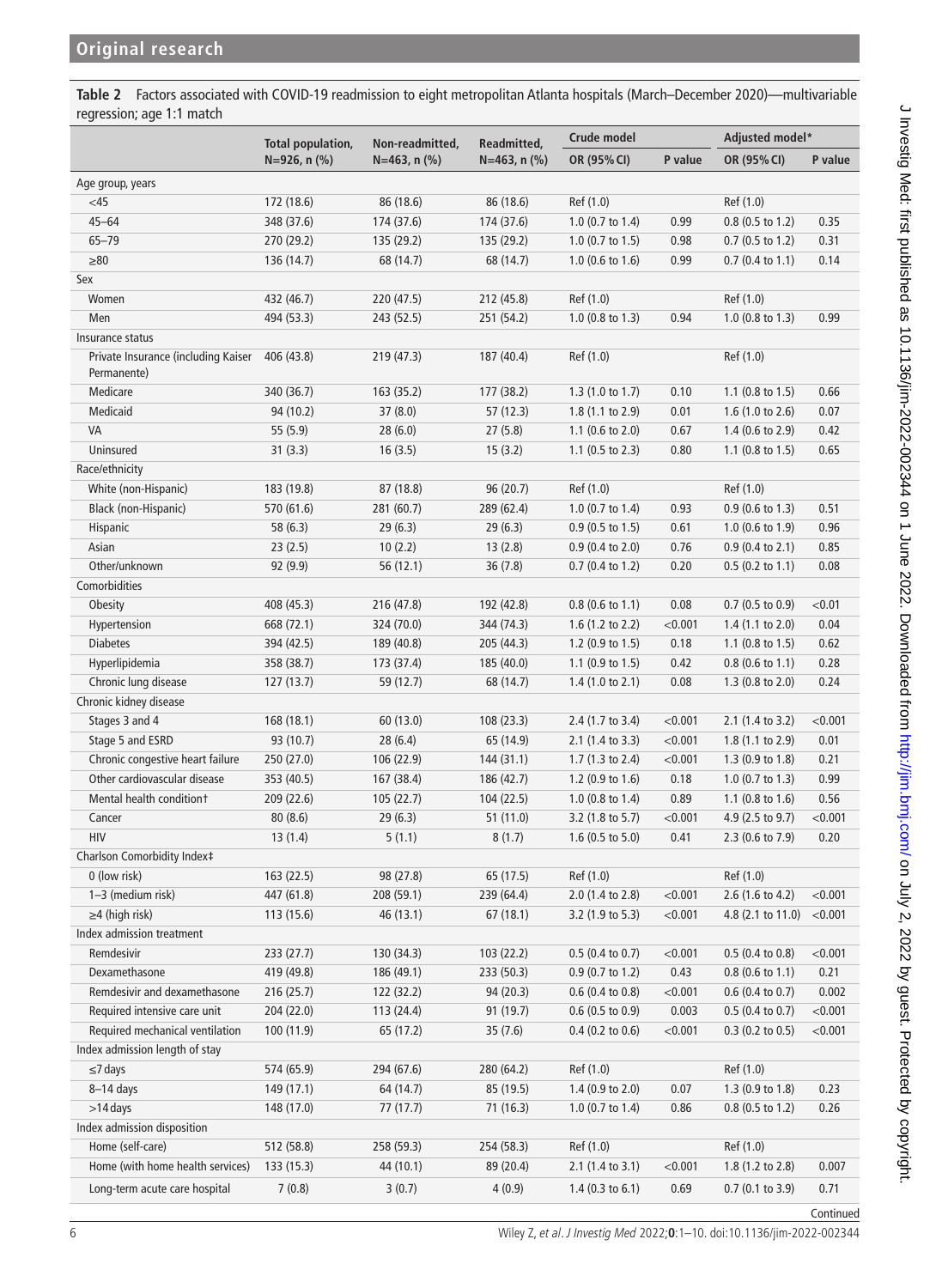#### **Table 2** Continued

|                                 | Total population,   | Non-readmitted.<br>$N=463$ , n $(\% )$ | Readmitted.<br>$N=463$ , n $(\% )$ | Crude model                 |         | Adjusted model*            |         |
|---------------------------------|---------------------|----------------------------------------|------------------------------------|-----------------------------|---------|----------------------------|---------|
|                                 | $N=926$ , n $(\% )$ |                                        |                                    | OR (95% CI)                 | P value | OR (95% CI)                | P value |
| Skilled nursing facility        | 102(11.7)           | 40(9.2)                                | 62(14.2)                           | 1.6 $(1.0 \text{ to } 2.4)$ | 0.04    | $1.3(0.8 \text{ to } 2.1)$ | 0.26    |
| Hospice (home or inpatient)     | 25(2.9)             | 19 (4.4)                               | 6(1.4)                             | $0.3$ (0.1 to 0.8)          | 0.02    | $0.3$ (0.1 to 0.7)         | 0.008   |
| Transferred to another hospital | 27(3.1)             | 18(4.1)                                | 9(2.1)                             | $0.5$ (0.2 to 1.2)          | 0.11    | $0.5$ (0.2 to 1.2)         | 0.14    |
| <b>Other</b>                    | 24(2.8)             | 12(2.8)                                | 12(2.8)                            | $1.0$ (0.4 to 2.3)          | 0.97    | $1.0$ (0.4 to 2.4)         | 0.98    |

Length of stay (of index admission) was not available for VA Medical Center data.

\*Adjusted for: gender, obesity, race/ethnicity, hypertension, diabetes, hyperlipidemia, chronic lung disease, chronic kidney disease, congestive heart failure, and mental disease.

†Mental health condition include depression, anxiety, bipolar disorder, and schizophrenia.

‡Charlson Comorbidity Index was not available for the academic safety-net hospital.

§Other was the combination of other rehab, left against medical advice or discontinued care, and other discharge dispositions not included above.

¶Data from all eight hospitals, including six academic health system hospitals, one academic safety-net hospital, and one VA Hospital.

ESRD, end-stage renal disease; VA, Veterans Affairs.

patients hospitalized with severe COVID-19 illness and are the two targeted therapeutics that were available during this study's time period (March 2020–December 2020) in our hospitals. In clinical trials, remdesivir was found to decrease median time to recovery from 15 to 10 days and dexameth-asone offered mortality benefit.<sup>[36 37](#page-9-0)</sup> In our study, patients who received treatment during their index hospitalization with remdesivir, with or without dexamethasone, had lower odds of readmission. This is encouraging data and argues for the critical importance of equitable distribution of therapeutic resources during a pandemic. We also found that requiring ICU care or mechanical ventilation during the index hospitalization was associated with lower odds of readmission. Somani *et al* similarly found that readmitted patients were less likely to have required ICU care on index hospitalization.<sup>38</sup> It is possible that patients who require ICU care are more likely to be discharged to skilled nursing facilities, long-term acute care hospitals, and hospice care, and less likely to be readmitted to the hospital.

Most readmitted patients were discharged home (with or without home health services) from their index admission. Patients who discharge home after a COVID-19 admission may face the challenge of medical equipment (eg, home oxygen) and home health nursing needs. These postdischarge services are more easily attained for patients with

healthcare insurance or other financial resources. These gaps in postdischarge outpatient management widen disparities perpetuated by SDoH.

Our study confirms previous findings of COVID-19's disproportionate impact on socioeconomically disadvantaged populations. Our analysis of SDoH by race and ethnicity is consistent with the known SDoH impacting patients' outcomes (including hospitalizations and readmissions) with known chronic comorbidities and COVID-19 illness.<sup>39-42</sup> Specifically, disparities in wealth, education, housing, and healthcare access are consistent with the structured systems that disadvantage minority communities.<sup>43-46</sup> Basic needs such as food access and childcare options proved to be disparate as well, which are significant in the recovery of any patient discharged from the hospital.

The importance of social support from life partners is also of note: we noted lower odds of readmission in patients who lived in communities with larger households. These disparities reflect differences in the fundamental securities that help minimize stressors to maintain health after hospital discharge.

Comparing Social Determinants of Health Factors of Readmitted to Non-Readmitted Patients within Race groups



<span id="page-6-0"></span>

Wiley Z, et al. J Investig Med 2022;**0**:1–10. doi:10.1136/jim-2022-002344 7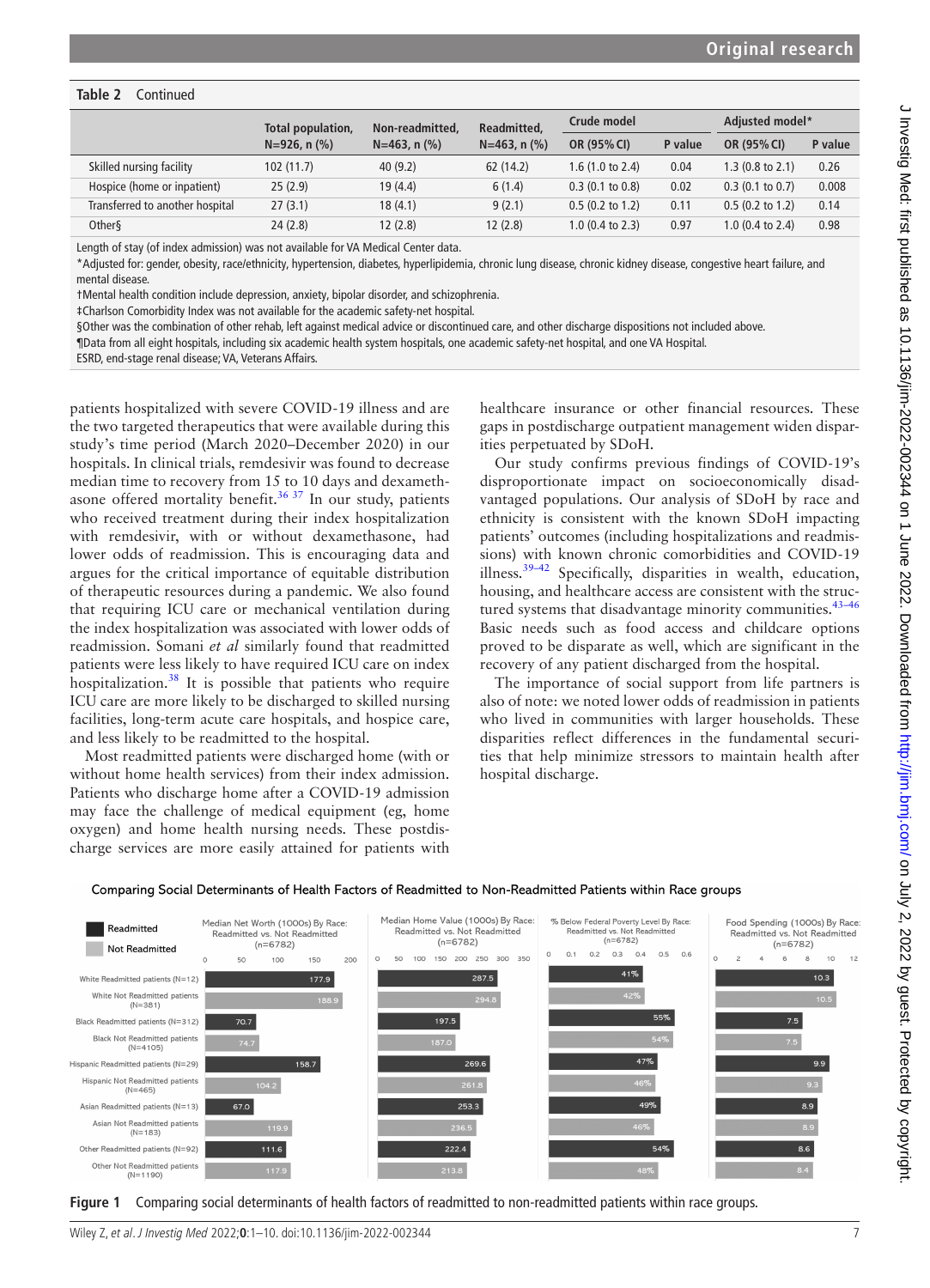#### Impact of Individual Social Determinants of Health (via Zip Codes) on COVID-19 Hospital Readmissions



<span id="page-7-0"></span>**Figure 2** Impact of individual social determinants of health (via ZIP codes) on COVID-19 hospital readmissions. For lower confidence intervals, upper confidence intervals, and p-values, please see [online supplemental table 3](https://dx.doi.org/10.1136/jim-2022-002344).

#### **Limitations**

One major limitation to our study is that mortality data for patients discharged after their index admission was not available, and it is not known if patients were readmitted to hospitals outside of the eight hospitals in this cohort. Also, much of the data required manual extraction from the electronic medical records, so the full characteristics of the entire cohort were not available.

The SDoH evaluation in this study was performed using the ESRI Business Analyst Data. This comprehensive demographic and lifestyle database was used to evaluate community-level SDoH based on the readmitted patients' individual ZIP codes. This method is a limitation as it may not reflect the individual patients' SDoH and patients residing within the same ZIP code may cluster within communities and have the same SDoH values for reported variables, thus possibly resulting in less precision. There are also limitations in using this database when the numbers of certain populations (eg, Hispanic readmitted patients) are low. For example, the median net worth of Hispanic readmitted patients was noted to be higher than Hispanic nonreadmitted patients, but there were only 29 patients in the former group compared with 465 in the latter. Nevertheless, since many healthcare institutions do not have access to granular SDoH for individual patients, this is a feasible option to understand the community-level SDoH using the patients' ZIP code.

## **CONCLUSION**

We sought to identify predictors that may forecast hospital readmissions and COVID-19 readmission reduction strategy techniques, thus reducing patient-level adverse outcomes and healthcare system financial burdens of COVID-19 readmissions. Although patient demographics (including age, sex, race, and ethnicity) and clinical data (comorbidities and treatments) may be readily available in many healthcare institutions, some may lack the ability to use patient-level SDoH. Our study incorporated community-level SDoH data, via individual patient ZIP code-level data, as a surrogate to patient-level SDoH data. Healthcare systems with

limited resources may also consider using more readily available indexes such as the American Community Survey Census data, the pandemic vulnerability index, and area deprivation indexes.[47–49](#page-9-4) Future directions include incorporating these clinical predictors and SDoH into prediction models to better identify patients with COVID-19 at increased risk of readmission.<sup>50–52</sup>

#### **Author affiliations**

<sup>1</sup> Division of Infectious Diseases, Emory University School of Medicine, Atlanta, Georgia, USA

<sup>2</sup> Department of Family and Preventive Medicine, Emory University School of Medicine, Atlanta, Georgia, USA

<sup>3</sup> Division of Hospital Medicine, Emory University School of Medicine, Atlanta, Georgia, USA

<sup>4</sup>Office of Quality and Risk, Emory Healthcare, Atlanta, Georgia, USA

5 Kaiser Permanente of Georgia, Atlanta, Georgia, USA

6 Atlanta VA Health Care System, Decatur, Georgia, USA

<sup>7</sup>Department of Medicine, Morehouse School of Medicine, Atlanta, Georgia, USA

8 Atlanta VA Health Care System, Atlanta, Georgia, USA

9 Division of General Medicine, Emory University School of Medicine, Atlanta, Georgia, USA

<sup>10</sup>Wayne State University School of Medicine, Detroit, Michigan, USA

<sup>11</sup> Department of Medicine, Emory University School of Medicine, Atlanta, Georgia, USA

<sup>12</sup>Department of Emergency Medicine, Emory University School of Medicine, Atlanta, Georgia, USA

**Twitter** Ketino Kobaidze [@ketino5](https://twitter.com/ketino5)

**Acknowledgements** We thank Igho Ofotokun, MD, and Joel Shu, MD, for their insight on this study. In addition, we are grateful for the extensive review of our manuscript provided by Mary Ann Kirkconnell, MPH. We also thank Anna Sikod, MD, Chuan-Xing Ho, MD, Hirushi Weerasinghe, MD, Madhavi Chavan, MD, Roselyn Brown, PA, and Nadine Anderson-Greenland, NP, for their assistance with manual chart reviews.

**Contributors** ZW, AK, DL, JK, SK, SL, KK, SRS, AM, JH and NF contributed substantially to the conception and interpretation of data for the work, drafting and revision of the content, final approval of the published version, and are accountable for all aspects of the work. JP, MH, KMS, TA, VCL, TEA, NMH, TLH, OI, MJ, VL, TAJ, NM, PAR, MES, and PKS contributed substantially to the acquisition of the data for this manuscript, critical revision of the manuscript, final approval of the published version, and are also accountable for the accuracy of the data acquired. ZW acts as guarantor.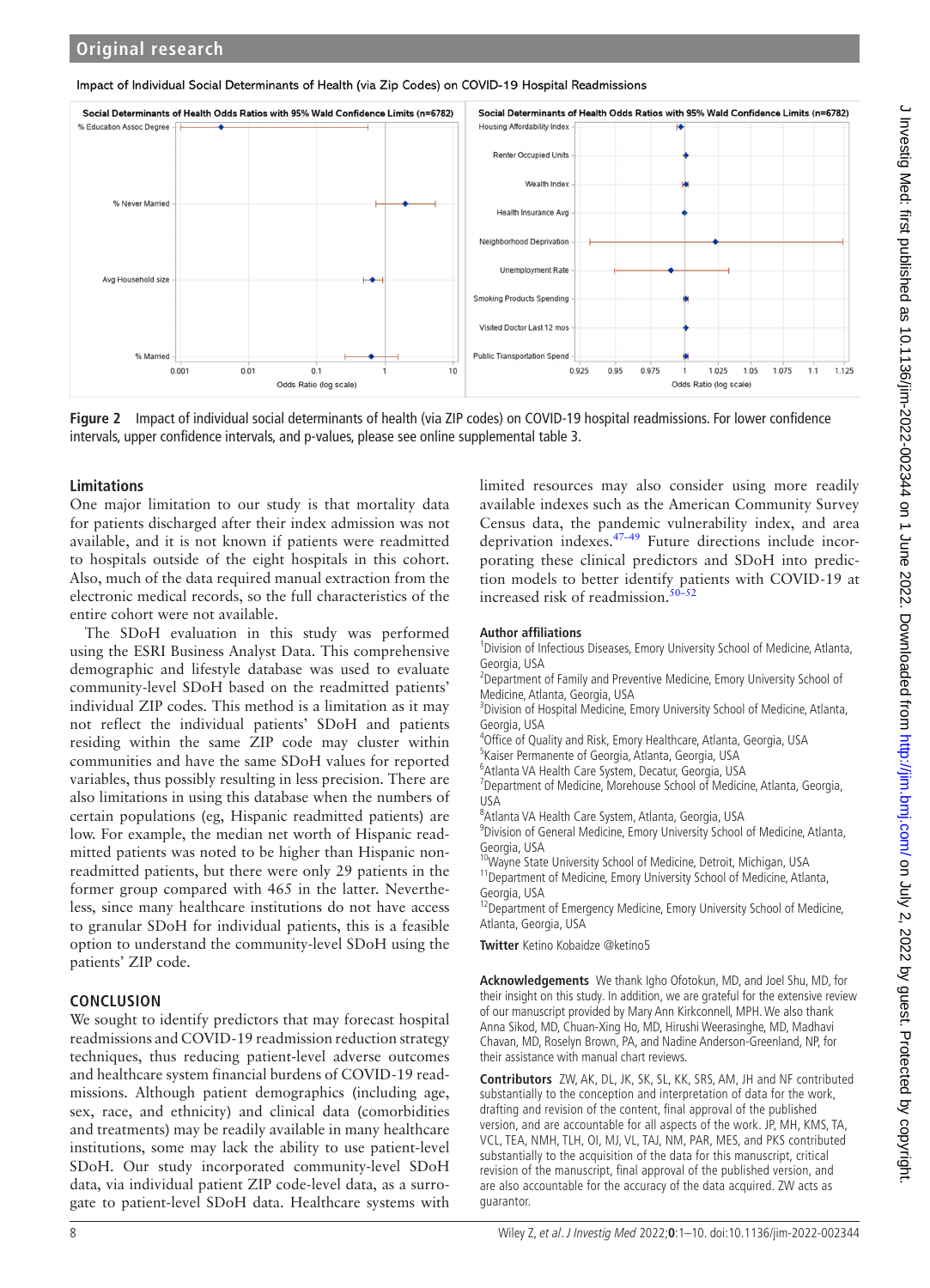**Funding** ZW, AK, DL, SK, KK, SRS, AM, JP, KMS, TA, VCL, JH, NMH, TLH, OI, NM, PAR, MES, and NF received grant support from the Woodruff Health Sciences Center for Urgent Research Engagement (CURE Grant) made possible by the philanthropic support from the O. Wayne Rollins Foundation and the William Randolph Hearst Foundation.

**Disclaimer** The funders had no role in the design of the study; collection, management, analysis, nor interpretation of the data; preparation, review, or approval of the manuscript, nor decision to submit the manuscript for publication. This manuscript does not represent the views of the Department of Veterans Affairs or of the US government.

#### **Competing interests** None declared.

#### **Patient consent for publication** Not required.

**Ethics approval** This study was approved by the Emory University Institutional Review Board (STUDY00001451), Kaiser Permanente Georgia Institutional Review Board (1662973-1, Grady Research Oversight Committee (IRB00001451), Morehouse School of Medicine Institutional Review Board, and the Atlanta VA Medical Center Institutional Review Board (IRB00001482).

**Provenance and peer review** Not commissioned; externally peer reviewed.

**Data availability statement** All data relevant to the study are included in the article or uploaded as supplementary information.

**Supplemental material** This content has been supplied by the author(s). It has not been vetted by BMJ Publishing Group Limited (BMJ) and may not have been peer-reviewed. Any opinions or recommendations discussed are solely those of the author(s) and are not endorsed by BMJ. BMJ disclaims all liability and responsibility arising from any reliance placed on the content. Where the content includes any translated material, BMJ does not warrant the accuracy and reliability of the translations (including but not limited to local regulations, clinical guidelines, terminology, drug names and drug dosages), and is not responsible for any error and/or omissions arising from translation and adaptation or otherwise.

**Open access** This is an open access article distributed in accordance with the Creative Commons Attribution Non Commercial (CC BY-NC 4.0) license, which permits others to distribute, remix, adapt, build upon this work noncommercially, and license their derivative works on different terms, provided the original work is properly cited, an indication of whether changes were made, and the use is non-commercial. See: [http://creativecommons.org/](http://creativecommons.org/licenses/by-nc/4.0/) [licenses/by-nc/4.0/.](http://creativecommons.org/licenses/by-nc/4.0/)

#### **ORCID iDs**

Zanthia Wiley<http://orcid.org/0000-0002-9718-3709> Julianne Kubes <http://orcid.org/0000-0002-6717-3104>

## **REFERENCES**

- <span id="page-8-0"></span>1 Gold JAW, Rossen LM, Ahmad FB, et al. Race, ethnicity, and age trends in persons who died from COVID-19 — United States, May–August 2020. [MMWR Morb Mortal Wkly Rep](http://dx.doi.org/10.15585/mmwr.mm6942e1) 2020;69:1517–21.
- 2 Rossen LM, Branum AM, Ahmad FB, et al. Excess Deaths Associated with COVID-19, by Age and Race and Ethnicity - United States, January 26-October 3, 2020. [MMWR Morb Mortal Wkly Rep](http://dx.doi.org/10.15585/mmwr.mm6942e2) 2020;69:1522-7.
- 3 Killerby ME, Link-Gelles R, Haight SC, et al. Characteristics Associated with Hospitalization Among Patients with COVID-19 - Metropolitan Atlanta, Georgia, March-April 2020. [MMWR Morb Mortal Wkly Rep](http://dx.doi.org/10.15585/mmwr.mm6925e1) 2020;69:790–4.
- 4 Azar KMJ, Shen Z, Romanelli RJ, et al. Disparities in outcomes among COVID-19 patients in a large health care system in California. [Health Aff](http://dx.doi.org/10.1377/hlthaff.2020.00598) 2020;39:1253–62.
- 5 Price-Haywood EG, Burton J, Fort D, et al. Hospitalization and mortality among black patients and white patients with Covid-19. [N Engl J Med](http://dx.doi.org/10.1056/NEJMsa2011686) 2020;382:2534–43.
- 6 Woolf SH, Chapman DA, Sabo RT, et al. Excess deaths from COVID-19 and other causes in the US, March 1, 2020, to January 2, 2021. [JAMA](http://dx.doi.org/10.1001/jama.2021.5199) 2021;325:1786–9.
- 7 Suleyman G, Fadel RA, Malette KM, et al. Clinical characteristics and morbidity associated with coronavirus disease 2019 in a series of patients in metropolitan Detroit. [JAMA Netw Open](http://dx.doi.org/10.1001/jamanetworkopen.2020.12270) 2020;3:e2012270.
- 8 Mahajan UV, Larkins-Pettigrew M. Racial demographics and COVID-19 confirmed cases and deaths: a correlational analysis of 2886 us counties. [J](http://dx.doi.org/10.1093/pubmed/fdaa070)  [Public Health](http://dx.doi.org/10.1093/pubmed/fdaa070) 2020;42:445–7.
- 9 Gu T, Mack JA, Salvatore M, et al. Characteristics associated with racial/ethnic disparities in COVID-19 outcomes in an academic health care system. JAMA [Netw Open](http://dx.doi.org/10.1001/jamanetworkopen.2020.25197) 2020;3:e2025197.
- outcomes of COVID-19 patients presenting to the emergency department. Clin [Infect Dis](http://dx.doi.org/10.1093/cid/ciab290) 2022;74:387-94.
- 11 Millett GA, Jones AT, Benkeser D, et al. Assessing differential impacts of COVID-19 on black communities. [Ann Epidemiol](http://dx.doi.org/10.1016/j.annepidem.2020.05.003) 2020;47:37-44.
- 12 Henning-Smith C, Tuttle M, Kozhimannil KB. Unequal distribution of COVID-19 risk among rural residents by race and ethnicity. [J Rural Health](http://dx.doi.org/10.1111/jrh.12463) 2021;37:224–6.
- 13 Dorn Avan, Cooney RE, Sabin ML. COVID-19 exacerbating inequalities in the US. [Lancet](http://dx.doi.org/10.1016/S0140-6736(20)30893-X) 2020;395:1243–4.
- 14 Mackey K, Ayers CK, Kondo KK, et al. Racial and Ethnic Disparities in COVID-19-Related Infections, Hospitalizations, and Deaths: A Systematic Review. Ann [Intern Med](http://dx.doi.org/10.7326/M20-6306) 2021;174:362–73.
- <span id="page-8-1"></span>15 Atalla E, Kalligeros M, Giampaolo G, et al. Readmissions among patients with COVID-19. [Int J Clin Pract](http://dx.doi.org/10.1111/ijcp.13700) 2021;75:e13700.
- 16 Chopra V, Flanders SA, O'Malley M, et al. Sixty-Day outcomes among patients hospitalized with COVID-19. [Ann Intern Med](http://dx.doi.org/10.7326/M20-5661) 2021;174:576–8.
- <span id="page-8-3"></span>17 Lavery AM, Preston LE, Ko JY, et al. Characteristics of Hospitalized COVID-19 Patients Discharged and Experiencing Same-Hospital Readmission - United States, March-August 2020. [MMWR Morb Mortal Wkly Rep](http://dx.doi.org/10.15585/mmwr.mm6945e2) 2020;69:1695-9.
- <span id="page-8-4"></span>18 Donnelly JP, Wang XQ, Iwashyna TJ, et al. Readmission and death after initial hospital discharge among patients with COVID-19 in a large multihospital system. [JAMA](http://dx.doi.org/10.1001/jama.2020.21465) 2021;325:304–6.
- <span id="page-8-2"></span>19 Yeo I, Baek S, Kim J, et al. Assessment of thirty-day readmission rate, timing, causes and predictors after hospitalization with COVID-19. [J Intern Med](http://dx.doi.org/10.1111/joim.13241) 2021;290:157–65.
- <span id="page-8-5"></span>20 World Health Organization, Commission on Social Determinants of Health. Closing the gap in a generation: health equity through action on the social determinants of health. Available: [http://www.who.int/social\\_determinants/en](http://www.who.int/social_determinants/en)  [Accessed 26 Aug 2021].
- 21 Healthy People. US department of health and human services. office of disease prevention and health promotion. healthy people 2020: social determinants of health. Available: [https://www.healthypeople.gov/2020/topics-objectives/topic/](https://www.healthypeople.gov/2020/topics-objectives/topic/social-determinants-of-health) [social-determinants-of-health](https://www.healthypeople.gov/2020/topics-objectives/topic/social-determinants-of-health) [Accessed 26 Aug 2021].
- 22 Centers for Disease Control and Prevention. Social determinants of health. Available:<https://www.cdc.gov/socialdeterminants/index.htm>[Accessed August 26, 2021].
- <span id="page-8-6"></span>23 Su A, Al'Aref SJ, Beecy AN, et al. Clinical and socioeconomic predictors of heart failure readmissions: a review of contemporary literature. [Mayo Clin Proc](http://dx.doi.org/10.1016/j.mayocp.2019.01.017) 2019;94:1304–20.
- 24 Joynt KE, Sarma N, Epstein AM, et al. Challenges in reducing readmissions: lessons from leadership and frontline personnel at eight minority-serving hospitals. [Jt Comm J Qual Patient Saf](http://dx.doi.org/10.1016/S1553-7250(14)40056-4) 2014;40:435-7.
- 25 Kind AJH, Jencks S, Brock J, et al. Neighborhood socioeconomic disadvantage and 30-day rehospitalization: a retrospective cohort study. [Ann Intern Med](http://dx.doi.org/10.7326/M13-2946) 2014;161:765–74.
- 26 Hu J, Bartels CM, Rovin RA, et al. Race, ethnicity, neighborhood characteristics, and in-hospital coronavirus Disease-2019 mortality. [Med Care](http://dx.doi.org/10.1097/MLR.0000000000001624) 2021;59:888–92.
- 27 Jencks SF, Schuster A, Dougherty GB, et al. Safety-Net hospitals, neighborhood disadvantage, and readmissions under Maryland's all-payer program: an observational study. [Ann Intern Med](http://dx.doi.org/10.7326/M16-2671) 2019;171:91–8.
- 28 Galiatsatos P, Follin A, Alghanim F, et al. The association between neighborhood socioeconomic disadvantage and readmissions for patients hospitalized with sepsis. [Crit Care Med](http://dx.doi.org/10.1097/CCM.0000000000004307) 2020;48:808-14.
- <span id="page-8-7"></span>29 Virapongse A, Misky GJ. Self-Identified social determinants of health during transitions of care in the medically underserved: a narrative review. J Gen [Intern Med](http://dx.doi.org/10.1007/s11606-018-4615-3) 2018;33:1959–67.
- <span id="page-8-8"></span>30 Kangovi S, Grande D. Hospital readmissions--not just a measure of quality. [JAMA](http://dx.doi.org/10.1001/jama.2011.1562) 2011;306:1796–7.
- <span id="page-8-9"></span>31 Implications of COVID-19 for social determinants of health. Available: [https://](https://www.kff.org/coronavirus-covid-19/issue-brief/implications-of-covid-19-for-social-determinants-of-health/) [www.kff.org/coronavirus-covid-19/issue-brief/implications-of-covid-19-for](https://www.kff.org/coronavirus-covid-19/issue-brief/implications-of-covid-19-for-social-determinants-of-health/)[social-determinants-of-health/](https://www.kff.org/coronavirus-covid-19/issue-brief/implications-of-covid-19-for-social-determinants-of-health/) [Accessed 26 Aug 2021].
- 32 Samuel LJ, Gaskin DJ, Trujillo AJ, et al. Race, ethnicity, poverty and the social determinants of the coronavirus divide: U.S. county-level disparities and risk factors. [BMC Public Health](http://dx.doi.org/10.1186/s12889-021-11205-w) 2021;21:1250.
- <span id="page-8-10"></span>33 Sundararajan V, Henderson T, Perry C, et al. New ICD-10 version of the Charlson comorbidity index predicted in-hospital mortality. [J Clin Epidemiol](http://dx.doi.org/10.1016/j.jclinepi.2004.03.012) 2004;57:1288–94.
- <span id="page-8-11"></span>34 ArcGIS. ESRI business analyst data. ArcGIS, 2019. Available: [https://www.esri.](https://www.esri.com/en-us/arcgis/products/arcgis-business-analyst/data-infographics) [com/en-us/arcgis/products/arcgis-business-analyst/data-infographics](https://www.esri.com/en-us/arcgis/products/arcgis-business-analyst/data-infographics) [Accessed 26 Aug 2021].
- <span id="page-8-12"></span>35 Suresh S, Siddiqui M, Abu Ghanimeh M, et al. Association of obesity with illness severity in hospitalized patients with COVID-19: a retrospective cohort study. [Obes Res Clin Pract](http://dx.doi.org/10.1016/j.orcp.2021.02.006) 2021;15:172-6.